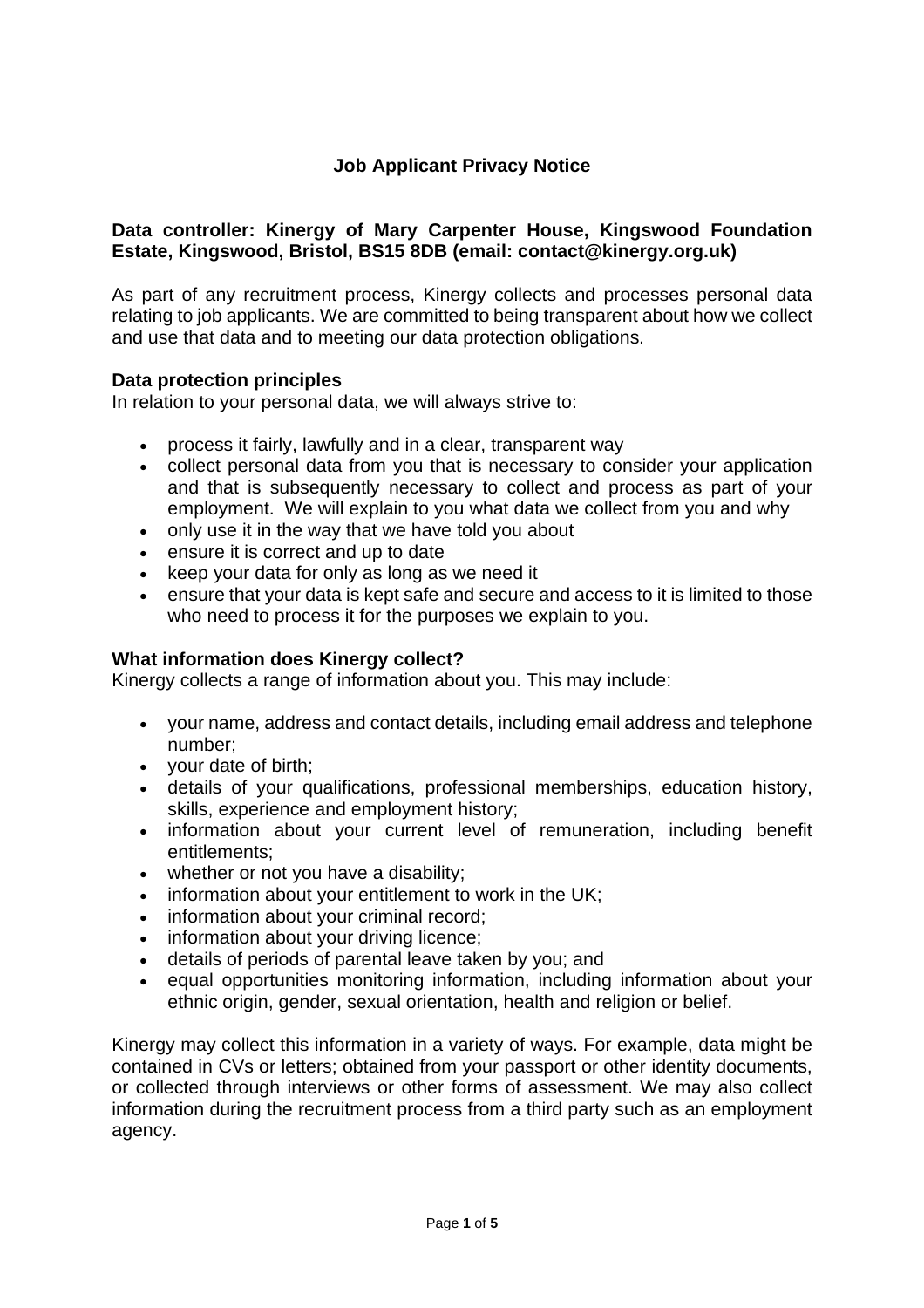Kinergy may also collect personal data about you from third parties, such as references supplied by former employers, information from employment background check providers and information from criminal records checks. We will inform you that we are doing so.

Data will be stored in a range of different places, including on your application record, in HR management systems and on other IT systems (including email).

Kinergy will only collect criminal conviction data where it is appropriate given the nature of the role and where the law permits it. This data will usually be collected at the recruitment stage, however it may also be collected during any subsequent employment with us, should you be successful in obtaining employment.

Kinergy will not transfer HR-related personal data to countries who are not members of the European Economic Area (or other countries and territories covered by EU adequacy decisions as at 31 December 2020).

### **Why does Kinergy process personal data?**

We need to process data to evaluate your application for employment. We may also need to process your data to enter into an employment contract with you.

In some cases, we need to process data to ensure that we are complying with our legal obligations. For example, we are required to check a successful applicant's eligibility to work in the UK before employment starts.

We have a legitimate interest in processing personal data during the recruitment process and for keeping records of the process. Processing data from job applicants allows us to manage the recruitment process, assess and confirm a candidate's suitability for employment, decide on the offer of a job, assess training needs and make decisions about salary and other benefits. We may also need to process data from job applicants to respond to and defend against legal claims.

We may process information about whether or not applicants are disabled in order to make reasonable adjustments for candidates who have a disability. This is to carry out our statutory obligations and exercise specific rights in relation to employment.

We may, in some cases, process heath information during the application process in order to find out whether applicants will be able to carry out an intrinsic part of the job. We also processes health information about candidates after an offer of employment has been made. In each case, this will be done in accordance with Section 60 of the Equality Act 2010 for the purpose of ensuring that the candidate is able to perform the core duties of the job being offered.

Where we process other special categories of data, such as information about ethnic origin, sexual orientation, or religion or belief, this is for equal opportunities monitoring purposes.

For some roles, we are obliged to seek information about criminal convictions and offences. Where we seek this information, we do so because it is necessary for us to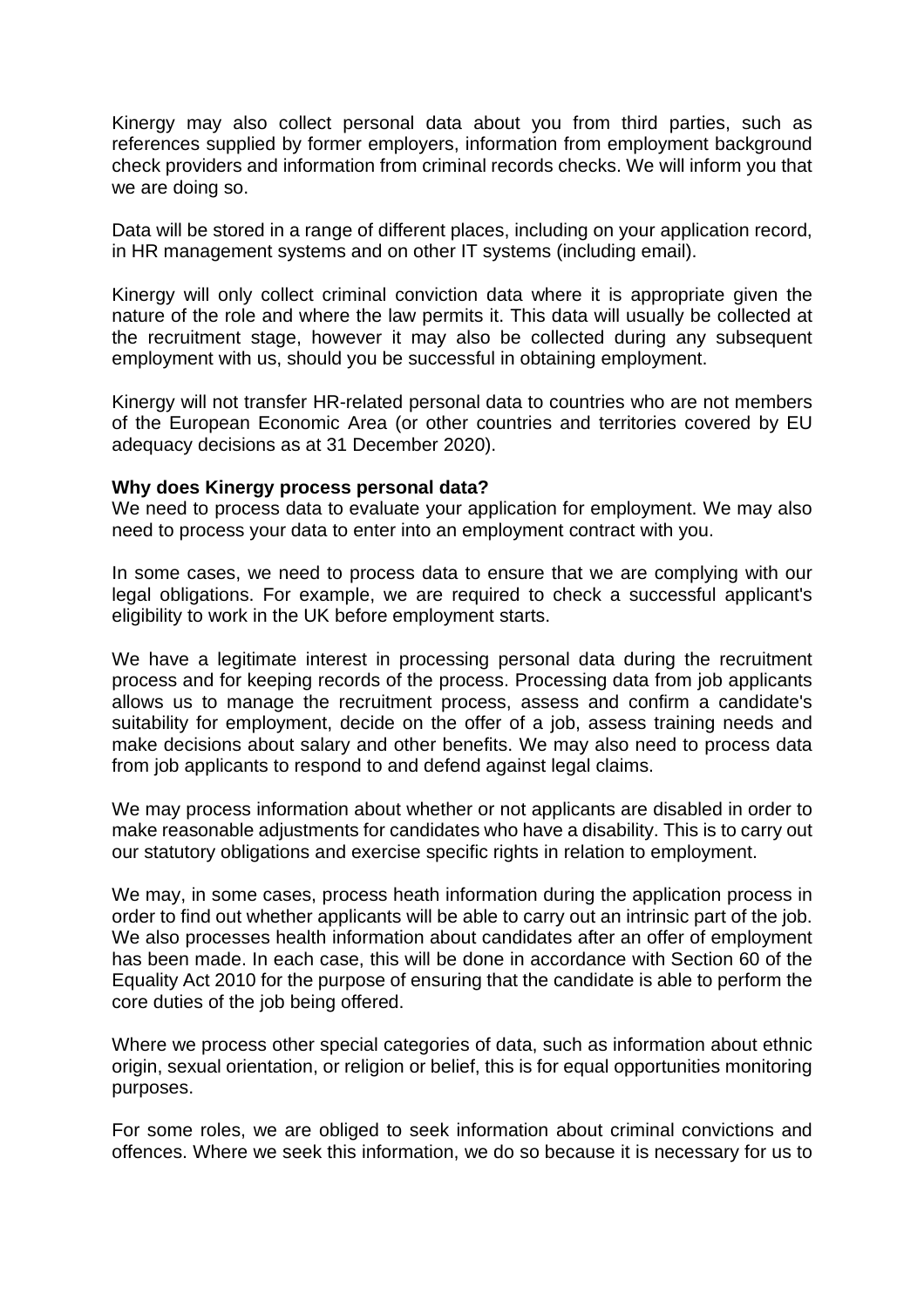carry out our statutory obligations and exercise specific rights in relation to employment.

If you are unsuccessful in obtaining employment with Kinergy, we may keep your personal data on file in case there are future employment opportunities for which you may be suited. We will ask for your consent before we keep your data for this purpose and you are free to withdraw your consent at any time.

### **Who has access to data?**

Your data will, of necessity, be shared internally for the purposes of assessing your application. It is likely to be shared with interviewers involved in the recruitment process, managers in the business area with a vacancy and IT staff if access to the data is necessary for the performance of the role. We will strive to limit access to your data to those staff who have a legitimate reason for seeing it and will endeavour to keep your data secure at all times.

### **Application assessments, pre-employment checks and references**

We may share an appropriately limited amount of your data with third parties in order to obtain references for you from former employers. If references are sought before interview or before an offer of employment is made, we will only do this where you have given your express consent for us to do so. If your application for employment is successful and we make you an offer of employment, we will share your data with former employers to obtain references for you, employment background check providers to obtain necessary background checks and the Disclosure and Barring Service to obtain necessary criminal records checks.

We may receive and share your data with third parties that process data on our behalf in connection with the provision of services for the purposes of the recruitment exercise, for example to source, receive and/or shortlist applications on our behalf, and/or to carry out applicant testing such as psychometric assessments.

If you are successful in your application, we may receive and share your data with a third party occupational health provider in connection with making decisions about your fitness for work.

We endeavour to ensure specific contractual agreements are in place with any third parties who undertake this processing in order to protect your data. This is explained in more detail below.

### **How does Kinergy protect data?**

We take the security of your data seriously. We maintain internal policies and controls that are designed to ensure that your data is not lost, accidentally destroyed, misused or disclosed, and is not accessed except by our employees in the proper performance of their duties.

Where we engage third parties to process personal data on our behalf, they do so only on the basis of written instructions, are under a duty of confidentiality and are obliged to implement appropriate technical and organisational measures to ensure the security of your data.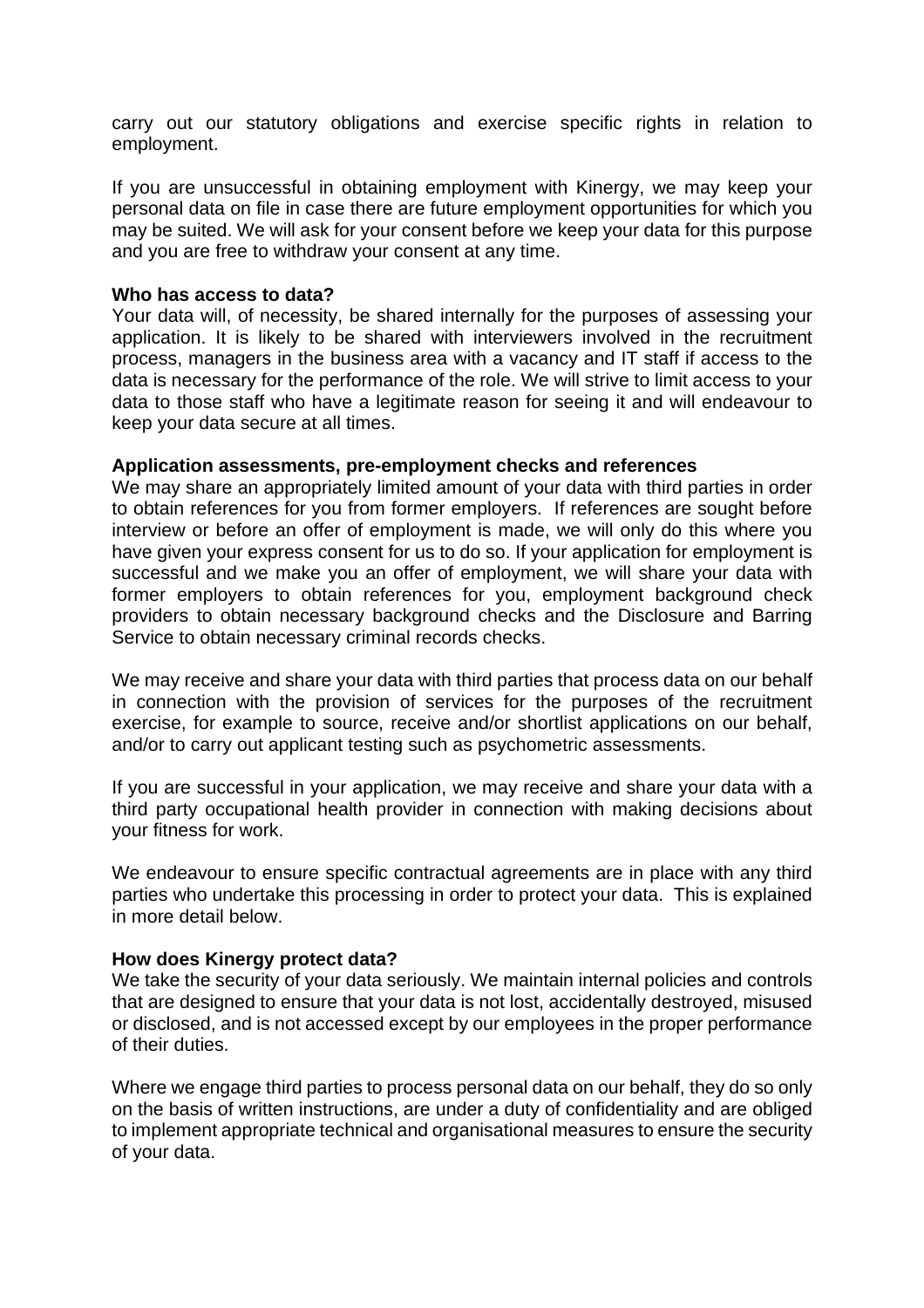# **For how long does Kinergy keep data?**

In line with data protection principles, we will only keep your data for as long as we need it. If your application for employment is unsuccessful, we will hold your data on file for 6 months after the end of the relevant recruitment process.

If your application for employment is successful, personal data gathered during the recruitment process will be kept and transferred to your personnel file and retained during your employment. The periods for which your data will be held will be provided to you in an Employee Privacy Notice.

# **What if you do not provide personal data?**

One of the reasons for processing your data is to allow Kinergy to carry out an effective recruitment process. Whilst you are under no statutory or contractual obligation to provide data to us during the recruitment process, if you do not provide the information, we may not be able to process your application properly or at all.

## **Your rights**

As a data subject, you have a number of rights under data protection legislation. In summary, these are:

- the right to be informed. This means that we must tell you how we use your data, and this is the purpose of this privacy notice
- You have the right to access your data and to be told what data is held, who by, the purpose for which it is held and how long it will be held for. You have the right to ask for a copy of your data and an explanation of where it has been sourced. You may do this by contacting Kinergy using the contact details at the top of the notice. The formal process for making such a request is known as a 'Subject Access Request'. You can find out more information about doing so at <https://ico.org.uk/for-the-public/personal-information/>
- the right for any inaccuracies to be corrected. If any data that we hold about you is incomplete or inaccurate, you are able to require us to correct it
- the right to have personal information about you deleted. If you would like us to stop processing your data, you have the right to ask us to delete it from our systems where you believe there is no reason for us to continue processing it
- the right to restrict the processing of the data. For example, if you believe the data we hold is incorrect, you can ask us to stop processing the data (whilst still holding it) until it has been corrected
- the right to portability. You may transfer the data that we hold on you for your own purposes to another organisation
- the right to object to the way we use or process your data
- the right to regulate any automated decision-making and profiling on the basis of your personal data. You have a right not to be subject to automated decision making in way that adversely affects your legal rights.

Where you have provided consent to our use of your data, you also have the unrestricted right to withdraw that consent at any time. There will be no consequences for withdrawing your consent. Withdrawing your consent means that we will stop processing the data that you had previously given us consent to use, however we may continue to process your data if we have a statutory reason or lawful basis for doing so.